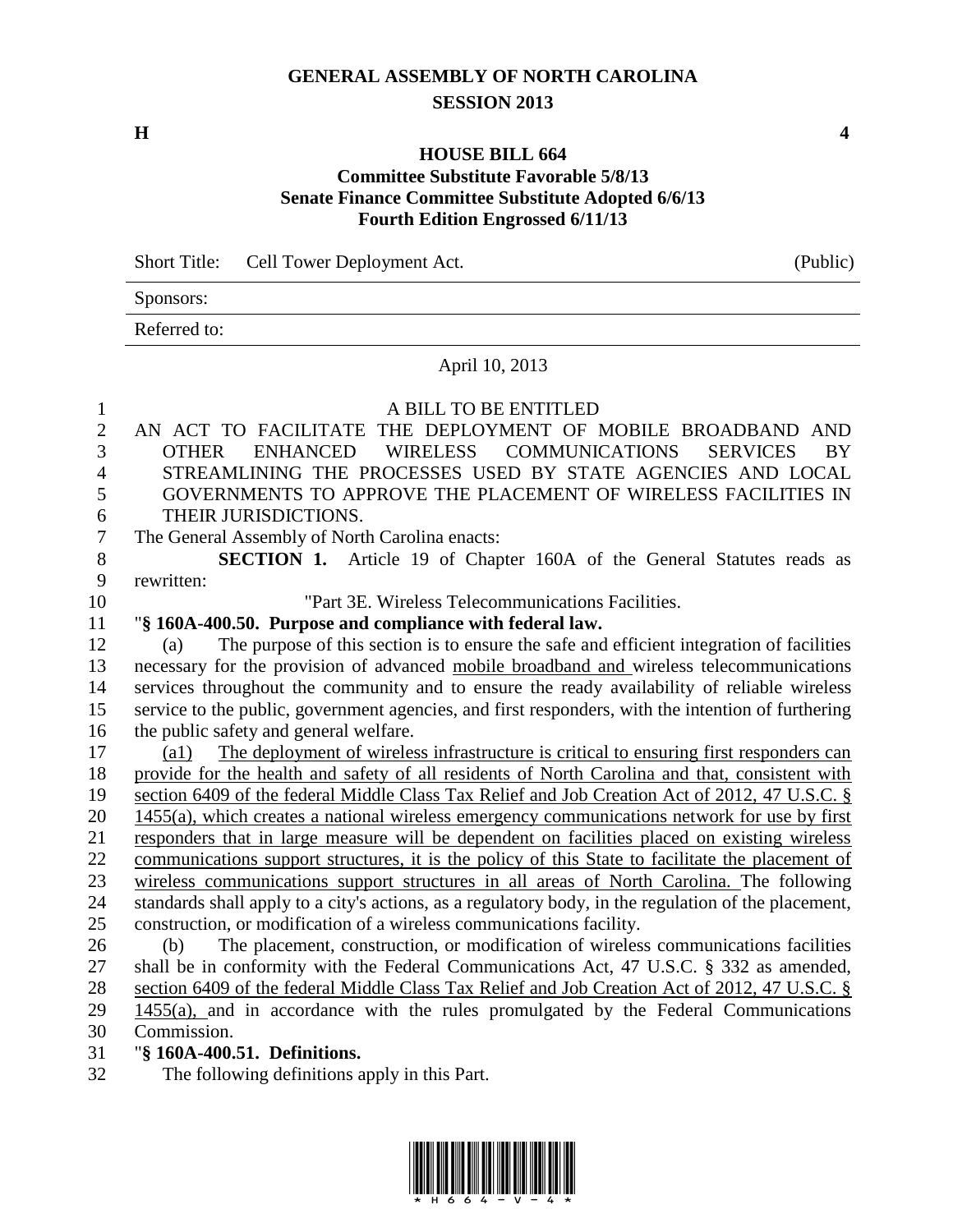|                                   |            | <b>General Assembly Of North Carolina</b>                                                                                                                                                                                                      | <b>Session 2013</b> |
|-----------------------------------|------------|------------------------------------------------------------------------------------------------------------------------------------------------------------------------------------------------------------------------------------------------|---------------------|
| $\mathbf{1}$<br>$\mathbf{2}$<br>3 | (1)        | Antenna. – Communications equipment that transmits, receives, or transmits<br>and receives electromagnetic radio signals used in the provision of all types<br>of wireless communications services.                                            |                     |
| $\overline{4}$<br>5               | (2)        | Application. $-$ A formal request submitted to the city to construct or modify<br>a wireless support structure or a wireless facility.                                                                                                         |                     |
| 6<br>7                            | (2a)       | <u>Base station. <math>- A</math> station at a specific site authorized to communicate with</u><br>mobile stations, generally consisting of radio receivers, antennas, coaxial                                                                 |                     |
| $8\,$<br>9<br>10                  | (3)        | cables, power supplies, and other associated electronics.<br>Building permit. - An official administrative authorization issued by the city<br>prior to beginning construction consistent with the provisions of<br>G.S. 160A-417.             |                     |
| 11<br>12<br>13<br>14              | (4)        | Collocation. - The placement or installation of wireless facilities on existing<br>structures, including electrical transmission towers, water towers, buildings,<br>and other structures capable of structurally supporting the attachment of |                     |
| 15<br>16<br>17                    |            | wireless facilities in compliance with applicable codes. The installation of<br>new wireless facilities on previously approved structures, including towers,<br>buildings, utility poles, and water tanks.                                     |                     |
| 18<br>19<br>20                    | (4a)       | Eligible facilities request. $-$ A request for modification of an existing<br>wireless tower or base station that involves collocation of new transmission<br>equipment or replacement of transmission equipment but does not include a        |                     |
| 21<br>22                          | (5)        | substantial modification.<br><u>Equipment compound. <math>-</math> An area surrounding or near the base of a wireless</u>                                                                                                                      |                     |
| 23<br>24<br>25                    |            | support structure within which a wireless facility is located. Equipment<br>enclosure. An enclosed structure, cabinet, or shelter used to contain radio<br>or other equipment necessary for the transmission or reception of wireless          |                     |
| 26<br>27<br>28                    | (5a)       | communication signals.<br>Fall zone. – The area in which a wireless support structure may be expected<br>to fall in the event of a structural failure, as measured by engineering                                                              |                     |
| 29<br>30<br>31                    | (6)<br>(7) | standards.<br>Land development regulation. - Any ordinance enacted pursuant to this Part.<br>Search ring. - The area within which a wireless support facility or wireless                                                                      |                     |
| 32<br>33<br>34                    | (7a)       | facility must be located in order to meet service objectives of the wireless<br>service provider using the wireless facility or wireless support structure.<br>Substantial modification. – The mounting of a proposed wireless facility on     |                     |
| 35<br>36                          |            | a wireless support structure that substantially changes the physical<br>dimensions of the support structure. A mounting is presumed to be a                                                                                                    |                     |
| 37<br>38<br>39                    |            | substantial modification if it meets any one or more of the criteria listed<br>below. The burden is on the local government to demonstrate that a<br>mounting that does not meet the listed criteria constitutes a substantial                 |                     |
| 40<br>41                          |            | change to the physical dimensions of the wireless support structure.<br>Increasing the existing vertical height of the structure by the greater<br>a.                                                                                          |                     |
| 42<br>43<br>44                    |            | of (i) more than ten percent $(10\%)$ or (ii) the height of one additional<br>antenna array with separation from the nearest existing antenna not to<br>exceed 20 feet.                                                                        |                     |
| 45<br>46                          |            | Except where necessary to shelter the antenna from inclement<br><u>b.</u><br>weather or to connect the antenna to the tower via cable, adding an                                                                                               |                     |
| 47<br>48<br>49                    |            | appurtenance to the body of a wireless support structure that<br>protrudes horizontally from the edge of the wireless support structure<br>the greater of (i) more than 20 feet or (ii) more than the width of the                             |                     |
| 50                                |            | wireless support structure at the level of the appurtenance.                                                                                                                                                                                   |                     |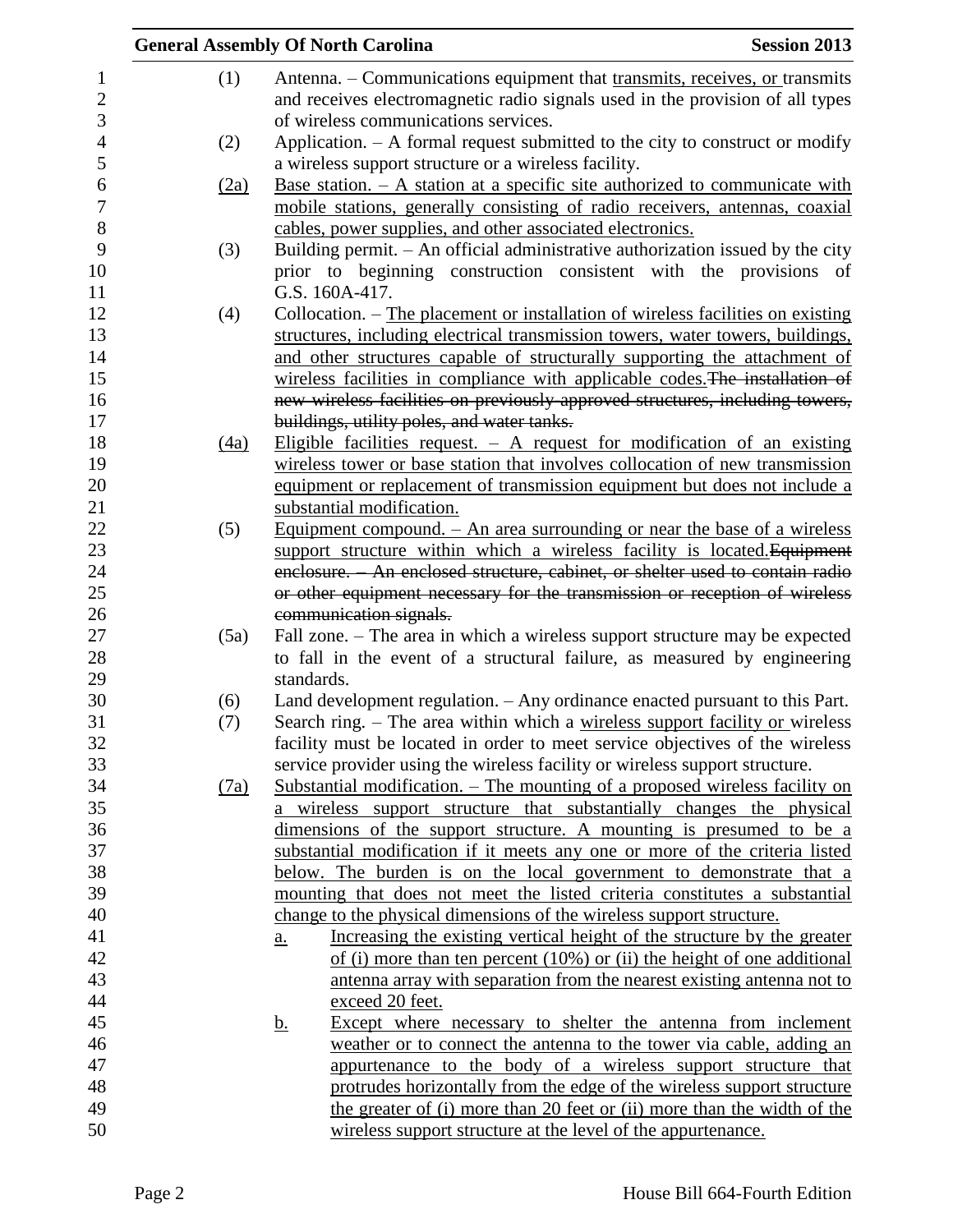|                   | <b>General Assembly Of North Carolina</b>                                                                                                                                                  | <b>Session 2013</b> |
|-------------------|--------------------------------------------------------------------------------------------------------------------------------------------------------------------------------------------|---------------------|
|                   | Increasing the square footage of the existing equipment compound<br>$\underline{c}$ .                                                                                                      |                     |
|                   | by more than 2,500 square feet.                                                                                                                                                            |                     |
| (8)               | Utility pole. $- A$ structure that is designed for and used to carry lines, cables,                                                                                                        |                     |
|                   | or wires for telephone, cable television, or electricity, or to provide lighting.                                                                                                          |                     |
| (8a)              | Water tower. $-$ A water storage tank, a standpipe, or an elevated tank                                                                                                                    |                     |
|                   | situated on a support structure originally constructed for use as a reservoir or                                                                                                           |                     |
|                   | facility to store or deliver water.                                                                                                                                                        |                     |
| (9)               | Wireless facility. – The set of equipment and network components, exclusive                                                                                                                |                     |
|                   | of the underlying wireless support structure or tower, including antennas,                                                                                                                 |                     |
|                   | transmitters, receivers, receivers base stations, power supplies, cabling, and                                                                                                             |                     |
|                   | associated equipment necessary to provide wireless data and wireless                                                                                                                       |                     |
|                   | telecommunications services to a discrete geographic area.                                                                                                                                 |                     |
| (10)              | Wireless support structure. $-$ A new or existing structure, such as a                                                                                                                     |                     |
|                   | monopole, lattice tower, or guyed tower that is designed to support or                                                                                                                     |                     |
|                   | capable of supporting wireless facilities. A utility pole is not a wireless                                                                                                                |                     |
|                   | support structure.                                                                                                                                                                         |                     |
|                   | "§ 160A-400.51A. Local authority.                                                                                                                                                          |                     |
|                   | A city may plan for and regulate the siting or modification of wireless support structures                                                                                                 |                     |
|                   | and wireless facilities in accordance with land development regulations and in conformity with                                                                                             |                     |
|                   | this Part. Except as expressly stated, nothing in this Part shall limit a city from regulating                                                                                             |                     |
|                   | applications to construct, modify, or maintain wireless support structures, or construct, modify,                                                                                          |                     |
|                   | maintain, or collocate wireless facilities on a wireless support structure based on consideration                                                                                          |                     |
|                   | of land use, public safety, and zoning considerations, including aesthetics, landscaping,                                                                                                  |                     |
|                   | structural design, setbacks, and fall zones, or State and local building code requirements,<br>consistent with the provisions of federal law provided in G.S. 160A-400.50. For purposes of |                     |
|                   | this Part, public safety includes, without limitation, federal, State, and local safety regulations                                                                                        |                     |
|                   | but does not include requirements relating to radio frequency emissions of wireless facilities.                                                                                            |                     |
| "§ 160A-400.52.   | Construction of new wireless support structures or substantial                                                                                                                             |                     |
|                   | modifications of facilities and wireless support structures.                                                                                                                               |                     |
| $\left( a\right)$ | A city may plan for and regulate the siting or modification of wireless support                                                                                                            |                     |
|                   | structures and wireless facilities in accordance with land development regulations and in                                                                                                  |                     |
|                   | conformity with this Part. Except as expressly stated, nothing in this Part shall limit a city from                                                                                        |                     |
|                   | regulating applications to construct, modify, or maintain wireless support structures, or                                                                                                  |                     |
|                   | construct, modify, maintain, or collocate wireless facilities on a wireless support structure                                                                                              |                     |
|                   | based on consideration of land use, public safety, and zoning considerations, including                                                                                                    |                     |
|                   | aesthetics, landscaping, structural design, setbacks, and fall zones, or State and local building                                                                                          |                     |
|                   | code requirements, consistent with the provisions of federal law provided in G.S. 160A-400.50.                                                                                             |                     |
|                   | For purposes of this Part, public safety shall not include requirements relating to radio                                                                                                  |                     |
|                   | frequency emissions of wireless facilities.                                                                                                                                                |                     |
| (b)               | Any person that proposes to construct a new wireless support structure or                                                                                                                  |                     |
|                   | substantially modify a wireless support structure or wireless facility within the planning and                                                                                             |                     |
|                   | land-use jurisdiction of a city must do both of the following:                                                                                                                             |                     |
| (1)               | Submit a completed application with the necessary copies and attachments to                                                                                                                |                     |
|                   | the appropriate planning authority.                                                                                                                                                        |                     |
| (2)               | Comply with any local ordinances concerning land use and any applicable                                                                                                                    |                     |
|                   | permitting processes.                                                                                                                                                                      |                     |
| (c)               | A city's review of an application for the placement, construction, placement or                                                                                                            |                     |
|                   | construction of a new wireless support structure or substantial modification of a wireless                                                                                                 |                     |
|                   | facility or wireless support structure shall only address public safety, land development, or                                                                                              |                     |
|                   | zoning issues. In reviewing an application, the city may not require information on or evaluate                                                                                            |                     |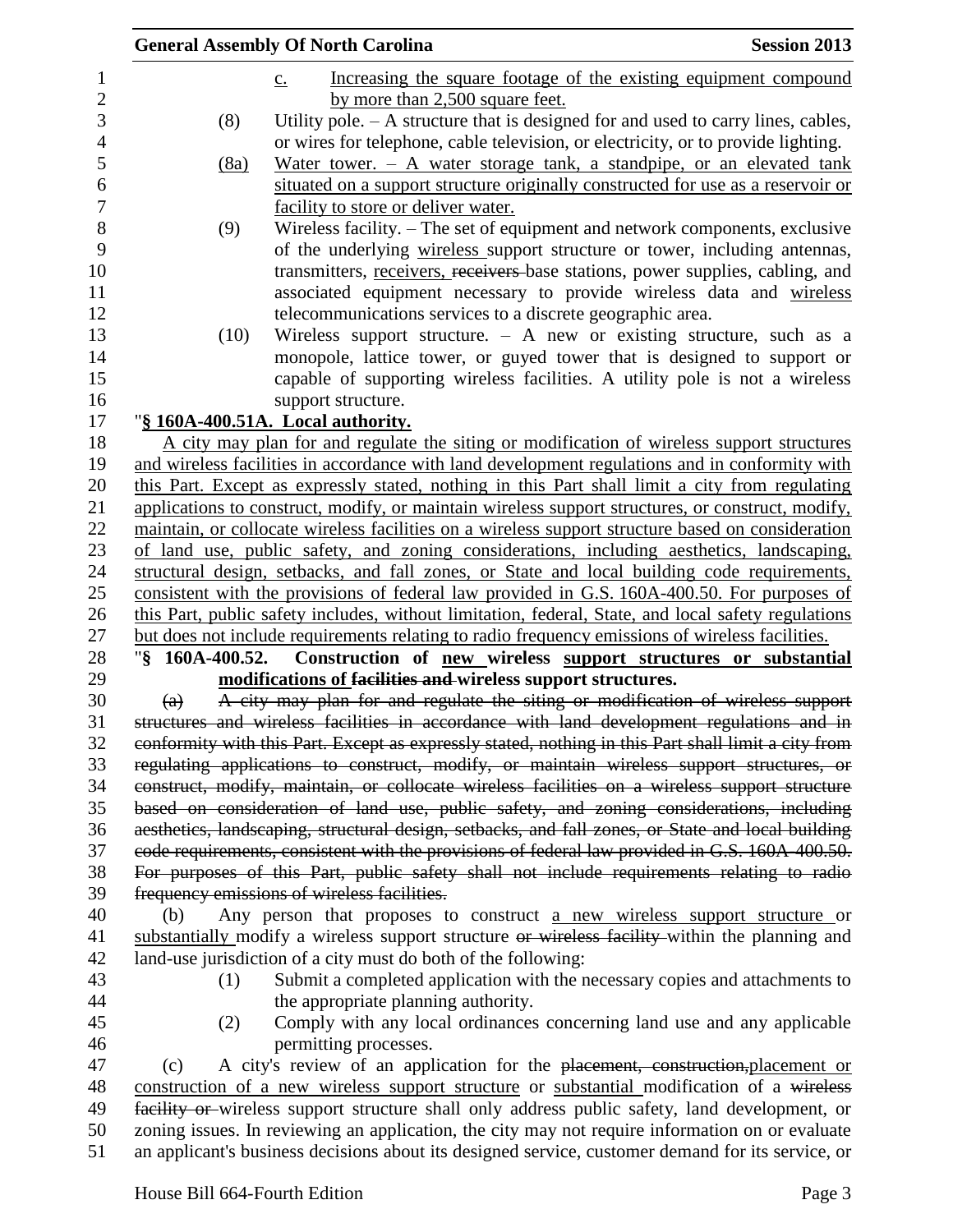## **General Assembly Of North Carolina Session 2013**

 quality of its service to or from a particular area or site. A city may not require information that concerns the specific need for the wireless support structure, including if the service to be provided from the wireless support structure is to add additional wireless coverage or additional wireless capacity. A city may not require proprietary, confidential, or other business information to justify the need for the new wireless support structure, including propagation 6 maps and telecommunication traffic studies. In reviewing an application, the city may review the following: the following: (1) Applicable public safety, land use, or zoning issues addressed in its adopted regulations, including aesthetics, landscaping, land-use based location priorities, structural design, setbacks, and fall zones. (2) Information or materials directly related to an identified public safety, land development, or zoning issue including evidence that no existing or previously approved wireless support structure can reasonably be used for 14 the antenna-wireless facility placement instead of the construction of a new tower,wireless support structure, that residential, historic, and designated scenic areas cannot be served from outside the area, or that the proposed 17 height of a new tower wireless support structure or initial antenna wireless facility placement or a proposed height increase of a substantially modified 19 tower, wireless support structure, or replacement tower, wireless support structure or collocation is necessary to provide the applicant's designed 21 service. (3) A city may require applicants for new wireless facilities to evaluate the reasonable feasibility of collocating new antennas and equipment on an existing wireless support structure or structures within the applicant's search ring. Collocation on an existing wireless support structure is not reasonably feasible if collocation is technically or commercially impractical or the 27 owner of the tower-existing wireless support structure is unwilling to enter into a contract for such use at fair market value. Cities may require information necessary to determine whether collocation on existing wireless support structures is reasonably feasible. (d) A collocation application entitled to streamlined processing under G.S. 160A-400.53 shall be deemed complete unless the city provides notice in writing to the applicant within 45 days of submission or within some other mutually agreed upon timeframe. The notice shall identify the deficiencies in the application which, if cured, would make the application complete. The application shall be deemed complete on resubmission if the additional materials cure the deficiencies identified. (e) The city shall issue a written decision approving or denying an application within 45 days in the case of collocation applications entitled to streamlined processing under 39 G.S. 160A-400.53 and under this section within a reasonable period of time consistent with the issuance of other land-use permits in the case of other applications, each as measured from the time the application is deemed complete. (f) A city may fix and charge an application fee, consulting fee, or other fee associated with the submission, review, processing, and approval of an application to site new wireless support structures or to substantially modify wireless support structures or wireless facilities that is based on the costs of the services provided and does not exceed what is usual and customary for such services. Any charges or fees assessed by a city on account of an outside consultant shall be fixed in advance and incorporated into a permit or application fee and shall be based on the reasonable costs to be incurred by the city in connection with the regulatory review authorized under this section. The foregoing does not prohibit a city from imposing additional reasonable and cost based fees for costs incurred should an applicant amend its application. On request, the amount of the consultant charges incorporated into the permit or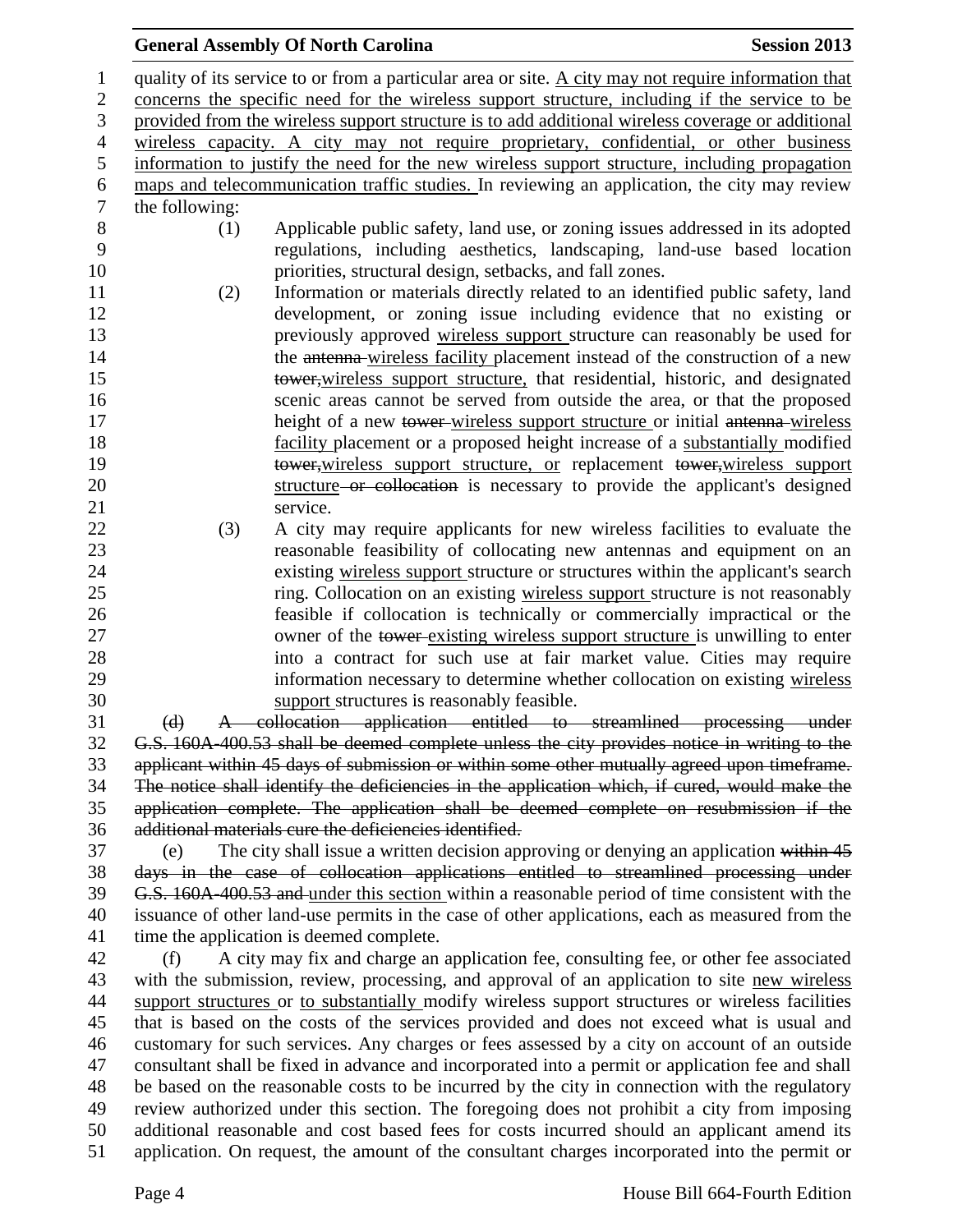| <b>General Assembly Of North Carolina</b>                                                                    | <b>Session 2013</b> |
|--------------------------------------------------------------------------------------------------------------|---------------------|
| application fee shall be separately identified and disclosed to the applicant. The fee imposed by            |                     |
| a city for review of the application may not be used for either of the following:                            |                     |
| Travel time or expenses, meals, or overnight accommodations incurred in<br>(1)                               |                     |
| the review of an application by a consultant or other third party.                                           |                     |
| Reimbursements for a consultant or other third party based on a contingent<br>(2)                            |                     |
| fee basis or a results-based arrangement.                                                                    |                     |
| The city may condition approval of an application for a new wireless support<br>(g)                          |                     |
| structure on the provision of documentation prior to the issuance of a building permit                       |                     |
| establishing the existence of one or more parties, including the owner of the wireless support               |                     |
| structure, who intend to locate wireless facilities on the wireless support structure. A city shall          |                     |
| not deny an initial land-use or zoning permit based on such documentation. A city may                        |                     |
| condition a permit on a requirement to construct facilities within a reasonable period of time,              |                     |
| which shall be no less than 24 months.                                                                       |                     |
| The city may not require the placement of wireless support structures or wireless<br>(h)                     |                     |
| facilities on city owned or leased property, but may develop a process to encourage the                      |                     |
| placement of wireless support structures or facilities on city owned or leased property,                     |                     |
| including an expedited approval process.                                                                     |                     |
| This section shall not be construed to limit the provisions or requirements of any<br>(i)                    |                     |
| historic district or landmark regulation adopted pursuant to Part 3C of this Article.                        |                     |
| "§ 160A-400.53. Collocation and eligible facilities requests of wireless support structures.                 |                     |
| facilities.                                                                                                  |                     |
| Pursuant to section 6409 of the federal Middle Class Tax Relief and Job Creation<br>(a)                      |                     |
| Act of 2012, 47 U.S.C. § 1455(a), a city may not deny and shall approve any eligible facilities              |                     |
| request as provided in this section. Nothing in this Part requires an application and approval for           |                     |
| routine maintenance or limits the performance of routine maintenance on wireless support                     |                     |
| structures and facilities, including in-kind replacement of wireless facilities. Routine                     |                     |
| maintenance includes activities associated with regular and general upkeep of transmission                   |                     |
| equipment, including the replacement of existing wireless facilities with facilities of the same             |                     |
| size. A city may require an application for collocation or an eligible facilities                            |                     |
| request. Applications for collocation entitled to streamlined processing under this section shall            |                     |
| be reviewed for conformance with applicable site plan and building permit requirements but                   |                     |
| shall not otherwise be subject to zoning requirements, including design or placement                         |                     |
| requirements, or public hearing review.                                                                      |                     |
| A collocation or eligible facilities request application is deemed complete unless the<br>$\left( a1\right)$ |                     |
| city provides notice that the application is incomplete in writing to the applicant within 45 days           |                     |
| of submission or within some other mutually agreed upon time frame. The notice shall identify                |                     |
| the deficiencies in the application which, if cured, would make the application complete. A city             |                     |
| may deem an application incomplete if there is insufficient evidence provided to show that the               |                     |
| proposed collocation or eligible facilities request will comply with federal, State, and local               |                     |
| safety requirements. A city may not deem an application incomplete for any issue not directly                |                     |
| related to the actual content of the application and subject matter of the collocation or eligible           |                     |
| facilities request. An application is deemed complete on resubmission if the additional                      |                     |
| materials cure the deficiencies indicated.                                                                   |                     |
| The city shall issue a written decision approving an eligible facilities request<br>(a2)                     |                     |
| application within 45 days of such application being deemed complete. For a collocation                      |                     |
| application that is not an eligible facilities request, the city shall issue its written decision to         |                     |
| approve or deny the application within 45 days of the application being deemed complete.                     |                     |
| A city may impose a fee not to exceed one thousand dollars $(\$1,000)$ for technical<br>(a3)                 |                     |
| consultation and the review of a collocation or eligible facilities request application. The fee             |                     |
| must be based on the actual, direct, and reasonable administrative costs incurred for the review,            |                     |
| processing, and approval of a collocation application. A city may engage a third-party                       |                     |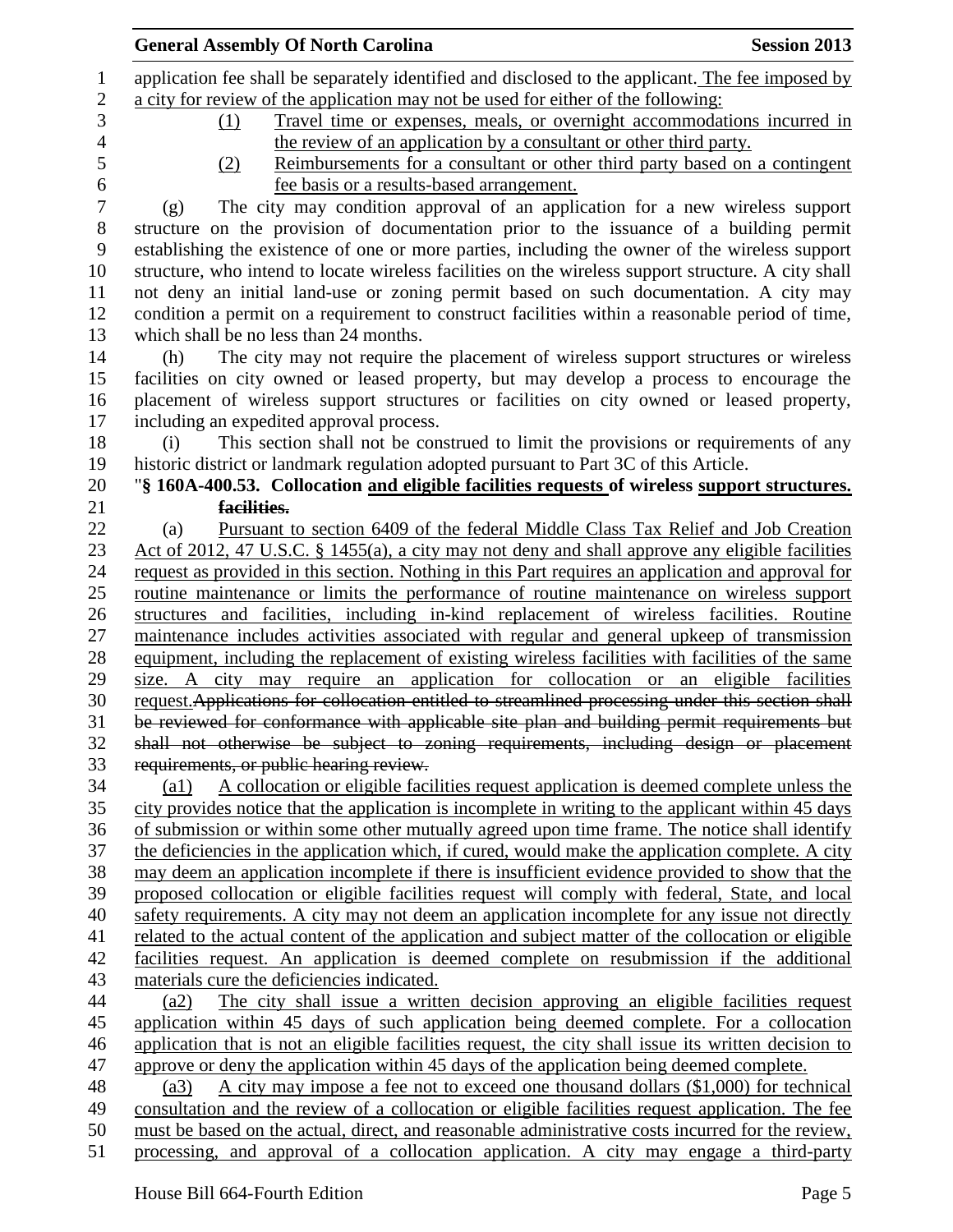|                                     | <b>General Assembly Of North Carolina</b>                                                        | <b>Session 2013</b> |
|-------------------------------------|--------------------------------------------------------------------------------------------------|---------------------|
|                                     | consultant for technical consultation and the review of a collocation application. The fee       |                     |
|                                     | imposed by a city for the review of the application may not be used for either of the following: |                     |
| (1)                                 | Travel expenses incurred in a third-party's review of a collocation                              |                     |
|                                     | application.                                                                                     |                     |
| (2)                                 | Reimbursement for a consultant or other third party based on a contingent                        |                     |
|                                     | fee basis or results-based arrangement.                                                          |                     |
| $\Theta$                            | Applications for collocation of wireless facilities are entitled to streamlined                  |                     |
|                                     | processing if the addition of the additional wireless facility does not exceed the number of     |                     |
|                                     | wireless facilities previously approved for the wireless support structure on which the          |                     |
|                                     | collocation is proposed and meets all the requirements and conditions of the original approval.  |                     |
|                                     | This provision applies to wireless support structures which are approved on or after December    |                     |
| 1,2007.                             |                                                                                                  |                     |
| $\left(\epsilon\right)$             | The streamlined process set forth in subsection (a) of this section shall apply to all           |                     |
|                                     | collocations, in addition to collocations qualified for streamlined processing under subsection  |                     |
|                                     | (b) of this section, that meet the following requirements:                                       |                     |
| $\bigoplus$                         | The collocation does not increase the overall height and width of the tower                      |                     |
|                                     | or wireless support structure to which the wireless facilities are to be                         |                     |
|                                     | attached.                                                                                        |                     |
| $\left( 2\right)$                   | The collocation does not increase the ground space area approved in the site                     |                     |
|                                     | plan for equipment enclosures and ancillary facilities.                                          |                     |
| $\left(3\right)$                    | The wireless facilities in the proposed collocation comply with applicable                       |                     |
|                                     | regulations, restrictions, or conditions, if any, applied to the initial wireless                |                     |
|                                     | facilities placed on the tower or other wireless support structure.                              |                     |
| (4)                                 | The additional wireless facilities comply with all federal, State and local                      |                     |
|                                     | safety requirements.                                                                             |                     |
| $\left(5\right)$                    | The collocation does not exceed the applicable weight limits for the wireless                    |                     |
|                                     | support structure."                                                                              |                     |
|                                     | SECTION 2. Article 18 of Chapter 153A of the General Statutes reads as                           |                     |
| rewritten:                          |                                                                                                  |                     |
|                                     | "Part 3B. Wireless Telecommunications Facilities.                                                |                     |
|                                     | "§ 153A-349.50. Purpose and compliance with federal law.                                         |                     |
| (a)                                 | Purpose. – The purpose of this section is to ensure the safe and efficient integration           |                     |
|                                     | of facilities necessary for the provision of advanced mobile broadband and wireless              |                     |
|                                     | telecommunications services throughout the community and to ensure the ready availability of     |                     |
|                                     | reliable wireless service to the public, government agencies, and first responders, with the     |                     |
|                                     | intention of furthering the public safety and general welfare.                                   |                     |
| $\left( a1\right)$                  | The deployment of wireless infrastructure is critical to ensuring first responders can           |                     |
|                                     | provide for the health and safety of all residents of North Carolina and that, consistent with   |                     |
|                                     | section 6409 of the federal Middle Class Tax Relief and Job Creation Act of 2012, 47 U.S.C. §    |                     |
|                                     | 1455(a), which creates a national wireless emergency communications network for use by first     |                     |
|                                     | responders that in large measure will be dependent on facilities placed on existing wireless     |                     |
|                                     | communications support structures, it is the policy of this State to facilitate the placement of |                     |
|                                     | wireless communications support structures in all areas of North Carolina. The following         |                     |
|                                     | standards shall apply to a county's actions, as a regulatory body, in the regulation of the      |                     |
|                                     | placement, construction, or modification of a wireless communications facility.                  |                     |
| (b)                                 | Compliance with the Federal Communications Act. - The placement, construction,                   |                     |
|                                     | or modification of wireless communications facilities shall be in conformity with the Federal    |                     |
|                                     | Communications Act, 47 U.S.C. § 332 as amended, section 6409 of the federal Middle Class         |                     |
|                                     | Tax Relief and Job Creation Act of 2012, 47 U.S.C. § 1455(a), and in accordance with the rules   |                     |
|                                     | promulgated by the Federal Communications Commission.                                            |                     |
| $\frac{18.1524}{240.51}$ Definition |                                                                                                  |                     |

"**§ 153A-349.51. Definitions.**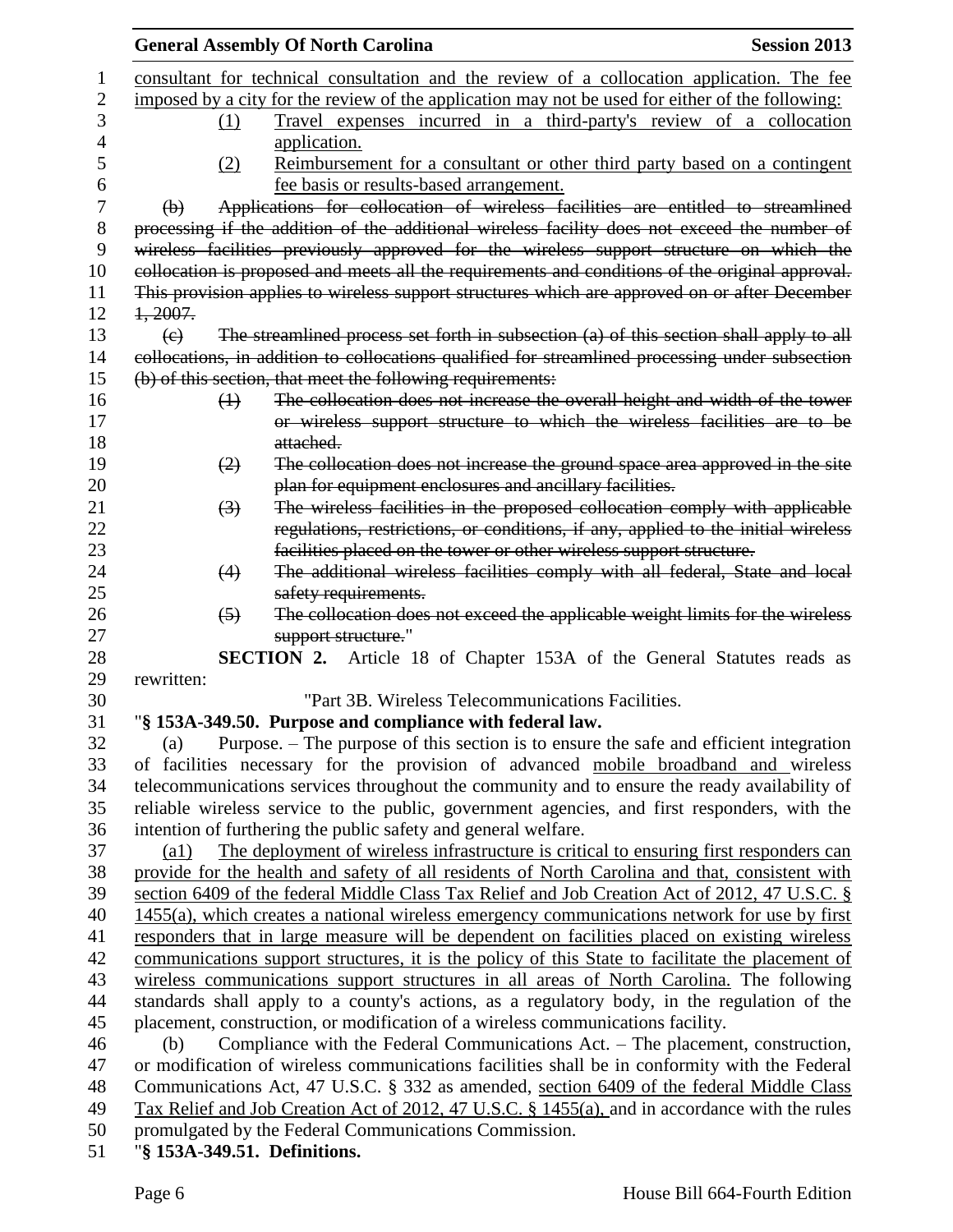|                  |      | <b>General Assembly Of North Carolina</b>                                                       | <b>Session 2013</b> |
|------------------|------|-------------------------------------------------------------------------------------------------|---------------------|
| $\mathbf{1}$     |      | The following definitions apply in this Part:                                                   |                     |
| $\boldsymbol{2}$ | (1)  | Antenna. - Communications equipment that transmits, receives, or transmits                      |                     |
| 3                |      | and receives electromagnetic radio signals used in the provision of all types                   |                     |
| $\overline{4}$   |      | of wireless communications services.                                                            |                     |
| 5                | (2a) | <u>Base station. <math>- A</math> station at a specific site authorized to communicate with</u> |                     |
| 6                |      | mobile stations, generally consisting of radio receivers, antennas, coaxial                     |                     |
| $\boldsymbol{7}$ |      | cables, power supplies, and other associated electronics.                                       |                     |
| $8\,$            | (2)  | Application. $-$ A formal request submitted to the county to construct or                       |                     |
| 9                |      | modify a wireless support structure or a wireless facility.                                     |                     |
| 10               | (3)  | Building permit. $-$ An official administrative authorization issued by the                     |                     |
| 11               |      | county prior to beginning construction consistent with the provisions of                        |                     |
| 12               |      | G.S. 153A-357.                                                                                  |                     |
| 13               | (4)  | Collocation. – The placement or installation of wireless facilities on existing                 |                     |
| 14               |      | structures, including electrical transmission towers, water towers, buildings,                  |                     |
| 15               |      | and other structures capable of structurally supporting the attachment of                       |                     |
| 16               |      | wireless facilities in compliance with applicable codes. The installation of                    |                     |
| 17               |      | new wireless facilities on previously-approved structures, including towers,                    |                     |
| 18               |      | buildings, utility poles, and water tanks.                                                      |                     |
| 19               | (4a) | Eligible facilities request. $-$ A request for modification of an existing                      |                     |
| 20               |      | wireless tower or base station that involves collocation of new transmission                    |                     |
| 21               |      | equipment or replacement of transmission equipment but does not include a                       |                     |
| 22               |      | substantial modification.                                                                       |                     |
| 23               | (5)  | <u>Equipment compound. <math>-</math> An area surrounding or near the base of a wireless</u>    |                     |
| 24               |      | support structure within which a wireless facility is located. Equipment                        |                     |
| 25               |      | enclosure. - An enclosed structure, cabinet, or shelter used to contain radio                   |                     |
| 26               |      | or other equipment necessary for the transmission or reception of wireless                      |                     |
| 27               |      | communication signals.                                                                          |                     |
| 28               | (5a) | Fall zone. – The area in which a wireless support structure may be expected                     |                     |
| 29               |      | to fall in the event of a structural failure, as measured by engineering                        |                     |
| 30               |      | standards.                                                                                      |                     |
| 31               | (6)  | Land development regulation. - Any ordinance enacted pursuant to this Part.                     |                     |
| 32               | (7)  | Search ring. – The area within which a wireless support facility or wireless                    |                     |
| 33               |      | facility must be located in order to meet service objectives of the wireless                    |                     |
| 34               |      | service provider using the wireless facility or wireless support structure.                     |                     |
| 35               | (7a) | Substantial modification. – The mounting of a proposed wireless facility on                     |                     |
| 36               |      | a wireless support structure that substantially changes the physical                            |                     |
| 37               |      | dimensions of the support structure. A mounting is presumed to be a                             |                     |
| 38               |      | substantial modification if it meets any one or more of the criteria listed                     |                     |
| 39               |      | below. The burden is on the local government to demonstrate that a                              |                     |
| 40               |      | mounting that does not meet the listed criteria constitutes a substantial                       |                     |
| 41               |      | change to the physical dimensions of the wireless support structure.                            |                     |
| 42               |      | Increasing the existing vertical height of the structure by the greater<br><u>a.</u>            |                     |
| 43               |      | of (i) more than ten percent $(10\%)$ or (ii) the height of one additional                      |                     |
| 44               |      | antenna array with separation from the nearest existing antenna not to                          |                     |
| 45               |      | exceed 20 feet.                                                                                 |                     |
| 46               |      | Except where necessary to shelter the antenna from inclement<br><u>b.</u>                       |                     |
| 47               |      | weather or to connect the antenna to the tower via cable, adding an                             |                     |
| 48               |      | appurtenance to the body of a wireless support structure that                                   |                     |
| 49               |      | protrudes horizontally from the edge of the wireless support structure                          |                     |
| 50               |      | the greater of (i) more than 20 feet or (ii) more than the width of the                         |                     |
| 51               |      | wireless support structure at the level of the appurtenance.                                    |                     |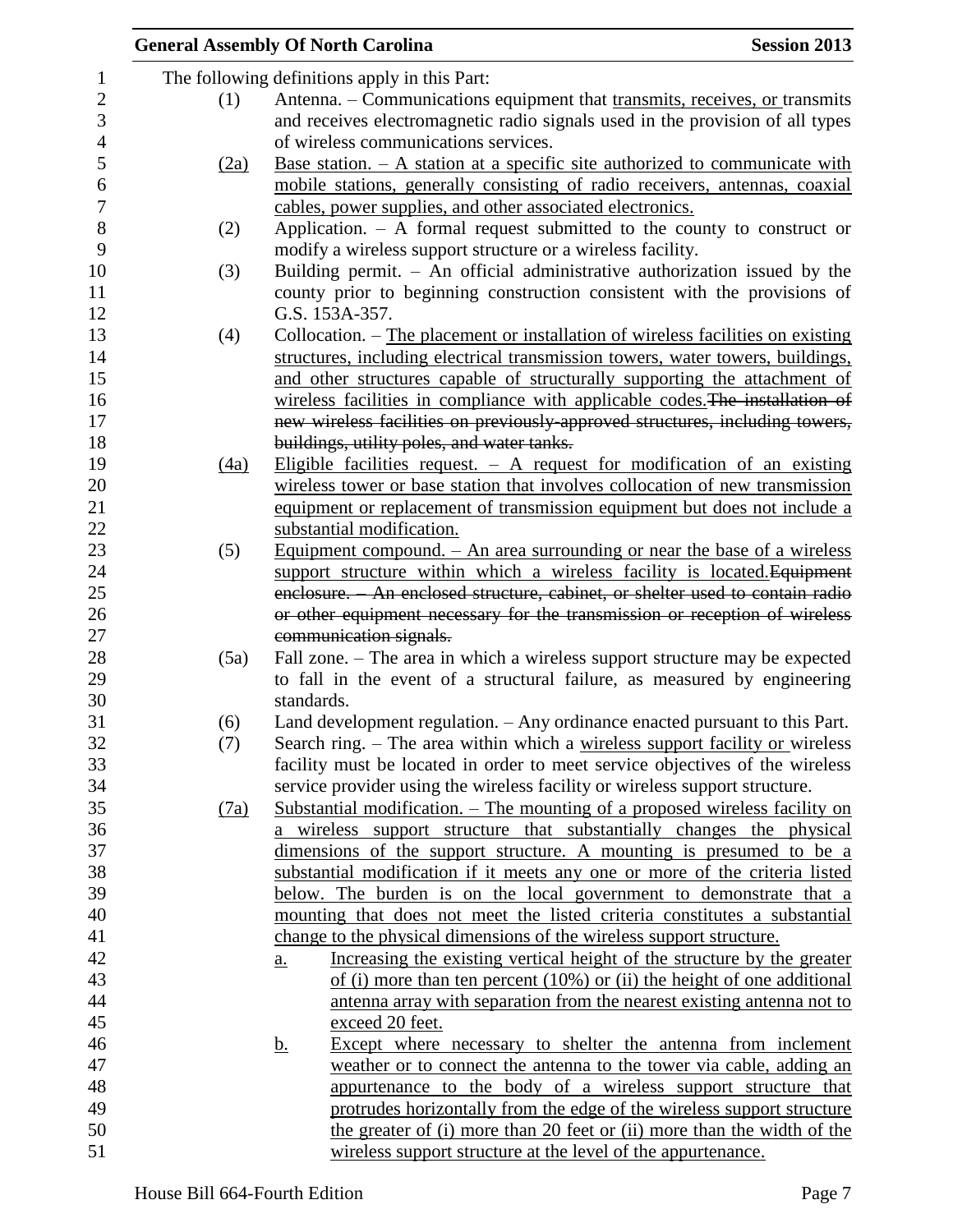|                  |                   | <b>General Assembly Of North Carolina</b>                                                           | <b>Session 2013</b> |
|------------------|-------------------|-----------------------------------------------------------------------------------------------------|---------------------|
|                  |                   | Increasing the square footage of the existing equipment compound<br>$\underline{c}$ .               |                     |
| $\boldsymbol{2}$ |                   | by more than 2,500 square feet.                                                                     |                     |
| 3                | (8)               | Utility pole. $- A$ structure that is designed for and used to carry lines, cables,                 |                     |
|                  |                   | or wires for telephone, cable television, or electricity, or to provide lighting.                   |                     |
|                  | (8a)              | Water tower. $-$ A water storage tank, a standpipe, or an elevated tank                             |                     |
|                  |                   | situated on a support structure originally constructed for use as a reservoir or                    |                     |
|                  |                   | facility to store or deliver water.                                                                 |                     |
|                  | (9)               | Wireless facility. – The set of equipment and network components, exclusive                         |                     |
|                  |                   | of the underlying wireless support structure or tower, including antennas,                          |                     |
|                  |                   | transmitters, receivers, receivers base stations, power supplies, cabling, and                      |                     |
|                  |                   | associated equipment necessary to provide wireless data and wireless                                |                     |
|                  |                   | telecommunications services to a discrete geographic area.                                          |                     |
|                  | (10)              | Wireless support structure. $-$ A new or existing structure, such as a                              |                     |
|                  |                   | monopole, lattice tower, or guyed tower that is designed to support or                              |                     |
|                  |                   | capable of supporting wireless facilities. A utility pole is not a wireless                         |                     |
|                  |                   | support structure.                                                                                  |                     |
|                  |                   | "§ 153A-349.51A. Local authority.                                                                   |                     |
|                  |                   | A county may plan for and regulate the siting or modification of wireless support structures        |                     |
|                  |                   | and wireless facilities in accordance with land development regulations and in conformity with      |                     |
|                  |                   | this Part. Except as expressly stated, nothing in this Part shall limit a county from regulating    |                     |
|                  |                   | applications to construct, modify, or maintain wireless support structures, or construct, modify,   |                     |
|                  |                   | maintain, or collocate wireless facilities on a wireless support structure based on consideration   |                     |
|                  |                   | of land use, public safety, and zoning considerations, including aesthetics, landscaping,           |                     |
|                  |                   | structural design, setbacks, and fall zones, or State and local building code requirements,         |                     |
|                  |                   | consistent with the provisions of federal law provided in G.S. 153A-349.50. For purposes of         |                     |
|                  |                   | this Part, public safety includes, without limitation, federal, State, and local safety regulations |                     |
|                  |                   | but does not include requirements relating to radio frequency emissions of wireless facilities.     |                     |
|                  |                   | "\\$ 153A-349.52. Construction of new wireless support structures or substantial                    |                     |
|                  |                   | modifications of facilities and wireless support structures.                                        |                     |
|                  | $\left( a\right)$ | A county may plan for and regulate the siting or modification of wireless support                   |                     |
|                  |                   | structures and wireless facilities in accordance with land development regulations and in           |                     |
|                  |                   | conformity with this Part. Except as expressly stated, nothing in this Part shall limit a county    |                     |
|                  |                   | from regulating applications to construct, modify, or maintain wireless support structures, or      |                     |
|                  |                   | construct, modify, maintain, or collocate wireless facilities on a wireless support structure       |                     |
|                  |                   | based on consideration of land use, public safety, and zoning considerations, including             |                     |
|                  |                   | aesthetics, landscaping, structural design, setbacks, and fall zones, or State and local building   |                     |
|                  |                   | eode requirements, consistent with the provisions of federal law provided in G.S. 153A-349.50.      |                     |
|                  |                   | For purposes of this Part, public safety shall not include requirements relating to radio           |                     |
|                  |                   | frequency emissions of wireless facilities.                                                         |                     |
|                  | (b)               | Any person that proposes to construct a new wireless support structure or                           |                     |
|                  |                   | substantially modify a wireless support structure or wireless facility within the planning and      |                     |
|                  |                   | land-use jurisdiction of a county must do both of the following:                                    |                     |
|                  |                   |                                                                                                     |                     |
|                  | (1)               | Submit a completed application with the necessary copies and attachments to                         |                     |
|                  |                   | the appropriate planning authority.                                                                 |                     |
|                  | (2)               | Comply with any local ordinances concerning land use and any applicable                             |                     |
|                  |                   | permitting processes.                                                                               |                     |
|                  | (c)               | A county's review of an application for the placement, construction, placement or                   |                     |
|                  |                   | construction of a new wireless support structure or substantial modification of a wireless          |                     |
|                  |                   | facility or wireless support structure shall only address public safety, land development, or       |                     |
|                  |                   | zoning issues. In reviewing an application, the county may not require information on or            |                     |
|                  |                   | evaluate an applicant's business decisions about its designed service, customer demand for its      |                     |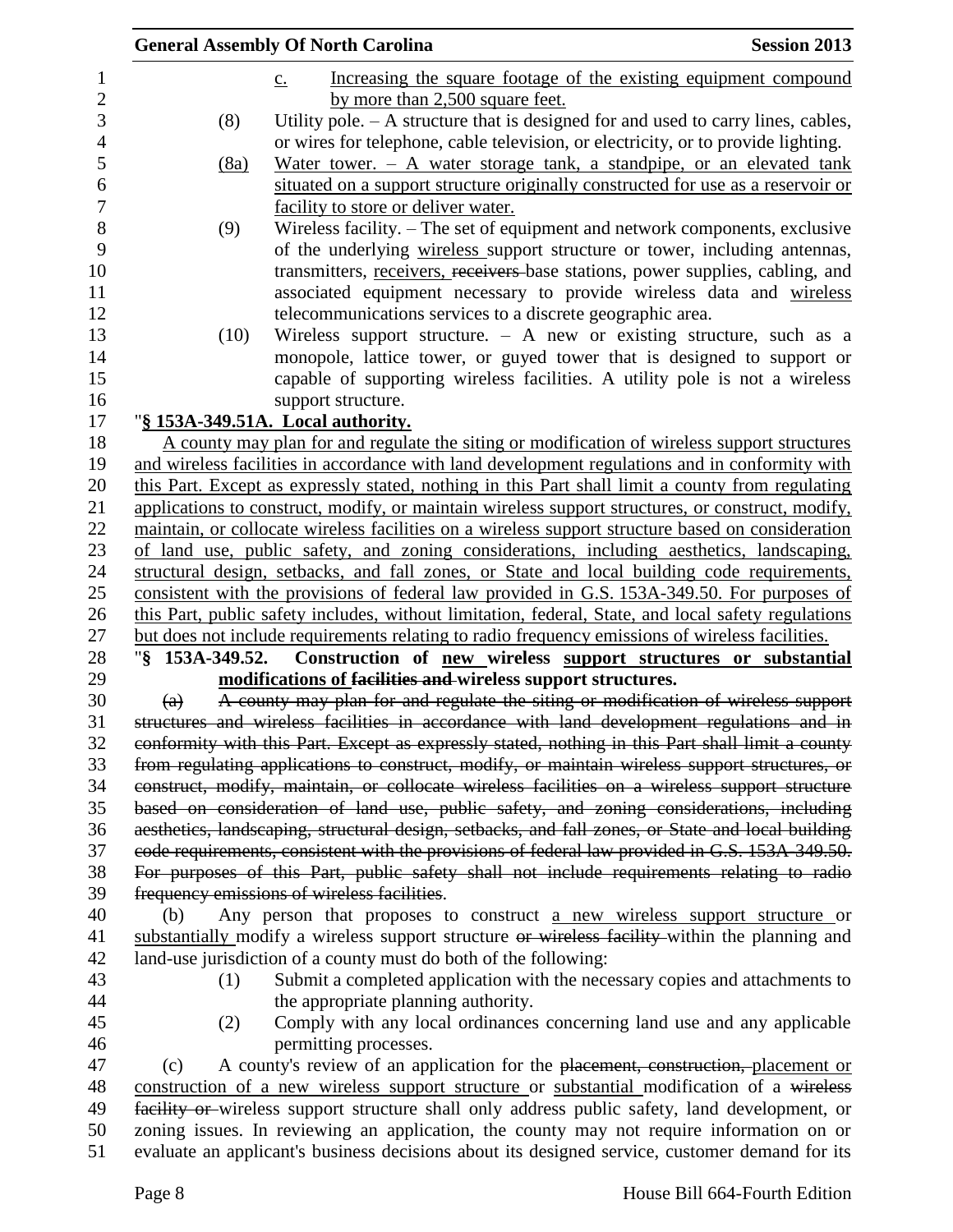## service, or quality of its service to or from a particular area or site. A county may not require information that concerns the specific need for the wireless support structure, including if the service to be provided from the wireless support structure is to add additional wireless coverage or additional wireless capacity. A county may not require proprietary, confidential, or other business information to justify the need for the new wireless support structure, including 6 propagation maps and telecommunication traffic studies. In reviewing an application the county<br>
7 may review the following: may review the following: (1) Applicable public safety, land use, or zoning issues addressed in its adopted regulations, including aesthetics, landscaping, land-use based location priorities, structural design, setbacks, and fall zones. (2) Information or materials directly related to an identified public safety, land development or zoning issue including evidence that no existing or previously approved wireless support structure can reasonably be used for 14 the antenna-wireless facility placement instead of the construction of a new tower,wireless support structure, that residential, historic, and designated scenic areas cannot be served from outside the area, or that the proposed 17 height of a new tower wireless support structure or initial antenna wireless facility placement or a proposed height increase of a substantially modified 19 tower, wireless support structure, or replacement tower, wireless support structure or collocation is necessary to provide the applicant's designed 21 service. (3) A county may require applicants for new wireless facilities to evaluate the reasonable feasibility of collocating new antennas and equipment on an existing wireless support structure or structures within the applicant's search ring. Collocation on an existing wireless support structure is not reasonably feasible if collocation is technically or commercially impractical or the 27 owner of the tower-existing wireless support structure is unwilling to enter into a contract for such use at fair market value. Counties may require information necessary to determine whether collocation on existing wireless support structures is reasonably feasible. (d) A collocation application entitled to streamlined processing under G.S. 153A-349.53 shall be deemed complete unless the city provides notice in writing to the applicant within 45 days of submission or within some other mutually agreed upon timeframe. The notice shall identify the deficiencies in the application which, if cured, would make the application complete. The application shall be deemed complete on resubmission if the additional materials cure the deficiencies identified. (e) The county shall issue a written decision approving or denying an application within 45 days in the case of collocation applications entitled to streamlined processing under G.S. 153A-349.53 and under this section within a reasonable period of time consistent with the issuance of other land-use permits in the case of other applications, each as measured from the time the application is deemed complete. (f) A county may fix and charge an application fee, consulting fee, or other fee 43 associated with the submission, review, processing, and approval of an application to site new wireless support structures or to substantially modify wireless support structures or wireless facilities that is based on the costs of the services provided and does not exceed what is usual and customary for such services. Any charges or fees assessed by a county on account of an outside consultant shall be fixed in advance and incorporated into a permit or application fee and shall be based on the reasonable costs to be incurred by the county in connection with the regulatory review authorized under this section. The foregoing does not prohibit a county from imposing additional reasonable and cost based fees for costs incurred should an applicant amend its application. On request, the amount of the consultant charges incorporated into the

**General Assembly Of North Carolina Session 2013**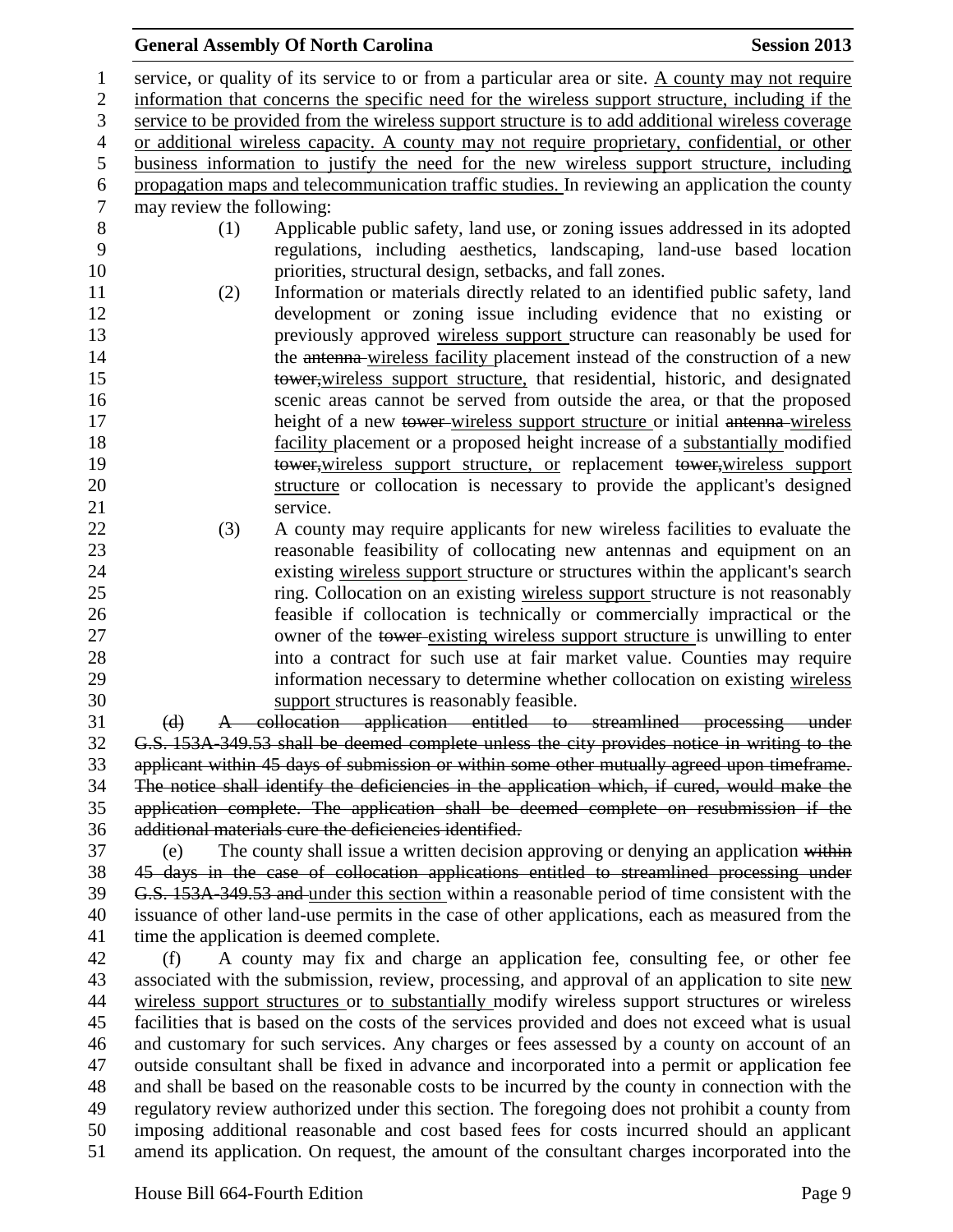|                    | <b>General Assembly Of North Carolina</b>                                                              | <b>Session 2013</b> |
|--------------------|--------------------------------------------------------------------------------------------------------|---------------------|
|                    | permit or application fee shall be separately identified and disclosed to the applicant. The fee       |                     |
|                    | imposed by a county for review of the application may not be used for either of the following:         |                     |
|                    | Travel time or expenses, meals, or overnight accommodations incurred in<br>(1)                         |                     |
|                    | the review of an application by a consultant or other third party.                                     |                     |
|                    | Reimbursements for a consultant or other third party based on a contingent<br>(2)                      |                     |
|                    | fee basis or a results-based arrangement.                                                              |                     |
| (g)                | The county may condition approval of an application for a new wireless support                         |                     |
|                    | structure on the provision of documentation prior to the issuance of a building permit                 |                     |
|                    | establishing the existence of one or more parties, including the owner of the wireless support         |                     |
|                    | structure, who intend to locate wireless facilities on the wireless support structure. A county        |                     |
|                    | shall not deny an initial land-use or zoning permit based on such documentation. A county may          |                     |
|                    | condition a permit on a requirement to construct facilities within a reasonable period of time,        |                     |
|                    | which shall be no less than 24 months.                                                                 |                     |
| (h)                | The county may not require the placement of wireless support structures or wireless                    |                     |
|                    |                                                                                                        |                     |
|                    | facilities on county owned or leased property, but may develop a process to encourage the              |                     |
|                    | placement of wireless support structures or facilities on county owned or leased property,             |                     |
|                    | including an expedited approval process.                                                               |                     |
| (i)                | This section shall not be construed to limit the provisions or requirements of any                     |                     |
|                    | historic district or landmark regulation adopted pursuant to Part 3C of this Article.                  |                     |
|                    | $\frac{153A-349.53}{153A-349.53}$<br>Collocation and eligible facilities requests of wireless support  |                     |
|                    | structures. <del>facilities.</del>                                                                     |                     |
| (a)                | <u>Pursuant to section 6409 of the federal Middle Class Tax Relief and Job Creation</u>                |                     |
|                    | <u>Act of 2012, 47 U.S.C. § 1455(a), a county may not deny and shall approve any eligible</u>          |                     |
|                    | facilities request as provided in this section. Nothing in this Part requires an application and       |                     |
|                    | approval for routine maintenance or limits the performance of routine maintenance on wireless          |                     |
|                    | support structures and facilities, including in-kind replacement of wireless facilities. Routine       |                     |
|                    | maintenance includes activities associated with regular and general upkeep of transmission             |                     |
|                    | equipment, including the replacement of existing wireless facilities with facilities of the same       |                     |
|                    | size. A county may require an application for collocation or an eligible facilities                    |                     |
|                    | request. Applications for collocation entitled to streamlined processing under this section shall      |                     |
|                    | be reviewed for conformance with applicable site plan and building permit requirements but             |                     |
|                    | shall not otherwise be subject to zoning requirements, including design or placement                   |                     |
|                    | requirements, or public hearing review.                                                                |                     |
| $\left( a1\right)$ | A collocation or eligible facilities request application is deemed complete unless the                 |                     |
|                    | county provides notice that the application is incomplete in writing to the applicant within 45        |                     |
|                    | days of submission or within some other mutually agreed upon time frame. The notice shall              |                     |
|                    | identify the deficiencies in the application which, if cured, would make the application               |                     |
|                    | complete. A county may deem an application incomplete if there is insufficient evidence                |                     |
|                    | provided to show that the proposed collocation or eligible facilities request will comply with         |                     |
|                    | federal, State, and local safety requirements. A county may not deem an application incomplete         |                     |
|                    | for any issue not directly related to the actual content of the application and subject matter of      |                     |
|                    | the collocation or eligible facilities request. An application is deemed complete on                   |                     |
|                    | resubmission if the additional materials cure the deficiencies indicated.                              |                     |
| (a2)               | The county shall issue a written decision approving an eligible facilities request                     |                     |
|                    | application within 45 days of such application being deemed complete. For a collocation                |                     |
|                    | application that is not an eligible facilities request, the county shall issue its written decision to |                     |
|                    | approve or deny the application within 45 days of the application being deemed complete.               |                     |
| (a3)               | A county may impose a fee not to exceed one thousand dollars (\$1,000) for                             |                     |
|                    | technical consultation and the review of a collocation or eligible facilities request application.     |                     |
|                    | The fee must be based on the actual, direct, and reasonable administrative costs incurred for the      |                     |
|                    | review, processing, and approval of a collocation application. A county may engage a                   |                     |
|                    |                                                                                                        |                     |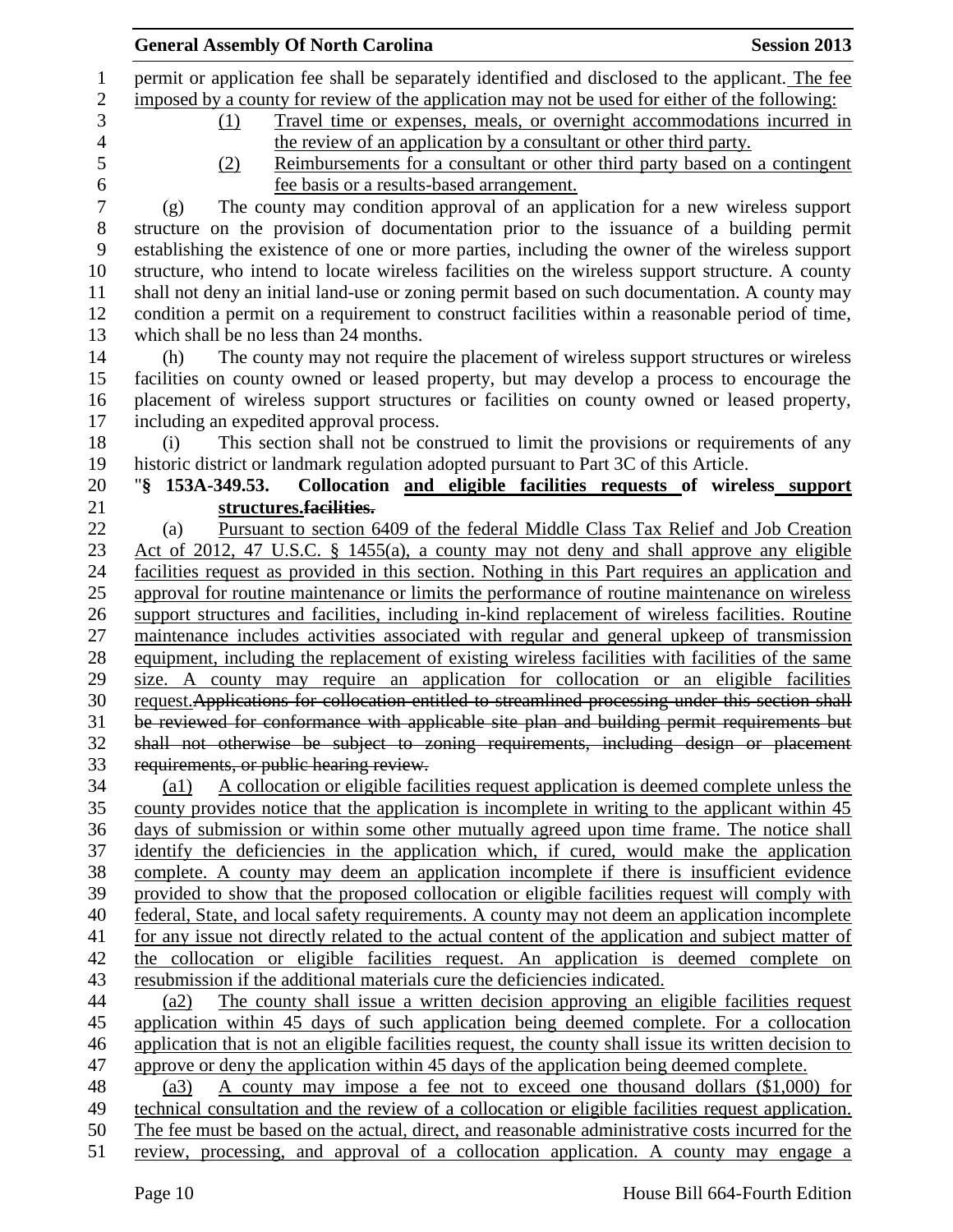|                |                                                                                               |                   | <b>General Assembly Of North Carolina</b>                                                                                                                      | <b>Session 2013</b> |  |
|----------------|-----------------------------------------------------------------------------------------------|-------------------|----------------------------------------------------------------------------------------------------------------------------------------------------------------|---------------------|--|
| 1              |                                                                                               |                   | third-party consultant for technical consultation and the review of a collocation or eligible                                                                  |                     |  |
| $\overline{2}$ | facilities request application. The fee imposed by a county for the review of the application |                   |                                                                                                                                                                |                     |  |
| 3              | may not be used for either of the following:                                                  |                   |                                                                                                                                                                |                     |  |
| 4              |                                                                                               | (1)               | Travel expenses incurred in a third party's review of a collocation                                                                                            |                     |  |
| 5              |                                                                                               |                   | application.                                                                                                                                                   |                     |  |
| 6              |                                                                                               | (2)               | Reimbursement for a consultant or other third party based on a contingent                                                                                      |                     |  |
| 7              |                                                                                               |                   | fee basis or results-based arrangement.                                                                                                                        |                     |  |
| 8              | $\Theta$                                                                                      |                   | Applications for collocation of wireless facilities are entitled to streamlined                                                                                |                     |  |
| 9              |                                                                                               |                   | processing if the addition of the additional wireless facility does not exceed the number of                                                                   |                     |  |
| 10             |                                                                                               |                   | wireless facilities previously approved for the wireless support structure on which the                                                                        |                     |  |
| 11             |                                                                                               |                   | collocation is proposed and meets all the requirements and conditions of the original approval.                                                                |                     |  |
| 12             |                                                                                               |                   | This provision applies to wireless support structures which are approved on or after December                                                                  |                     |  |
| 13             | 1,2007.                                                                                       |                   |                                                                                                                                                                |                     |  |
| 14             | $\left( e\right)$                                                                             |                   | The streamlined process set forth in subsection (a) of this section shall apply to all                                                                         |                     |  |
| 15             |                                                                                               |                   | collocations, in addition to collocations qualified for streamlined processing under subsection                                                                |                     |  |
| 16             |                                                                                               |                   | (b) of this section, that meet the following requirements:                                                                                                     |                     |  |
| 17             |                                                                                               | $\leftrightarrow$ | The collocation does not increase the overall height and width of the tower                                                                                    |                     |  |
| 18             |                                                                                               |                   | or wireless support structure to which the wireless facilities are to be                                                                                       |                     |  |
| 19             |                                                                                               |                   | attached.                                                                                                                                                      |                     |  |
| 20             |                                                                                               | (2)               | The collocation does not increase the ground space area approved in the site                                                                                   |                     |  |
| 21             |                                                                                               |                   | plan for equipment enclosures and ancillary facilities.                                                                                                        |                     |  |
| 22             |                                                                                               | $\left(3\right)$  | The wireless facilities in the proposed collocation comply with applicable                                                                                     |                     |  |
| 23             |                                                                                               |                   | regulations, restrictions, or conditions, if any, applied to the initial wireless                                                                              |                     |  |
| 24             |                                                                                               |                   | facilities placed on the tower or other wireless support structure.                                                                                            |                     |  |
| 25             |                                                                                               | (4)               | The additional wireless facilities comply with all federal, State, and local                                                                                   |                     |  |
| 26             |                                                                                               |                   | safety requirements.                                                                                                                                           |                     |  |
| 27             |                                                                                               | $\left(5\right)$  | The collocation does not exceed the applicable weight limits for the wireless                                                                                  |                     |  |
| 28             |                                                                                               |                   | support structure."                                                                                                                                            |                     |  |
| 29             |                                                                                               |                   | <b>SECTION 3.</b> G.S. 146-29.2 reads as rewritten:                                                                                                            |                     |  |
| 30             |                                                                                               |                   | "\\$ 146-29.2. Lease provisions for communications towers, or interest in real property for                                                                    |                     |  |
| 31             |                                                                                               |                   | communication purposes.                                                                                                                                        |                     |  |
| 32             | <u>(a)</u>                                                                                    |                   | The following definitions apply in this section:                                                                                                               |                     |  |
| 33             |                                                                                               | (1)               | Antenna. – Communications equipment that transmits, receives, or transmits                                                                                     |                     |  |
| 34             |                                                                                               |                   | and receives electromagnetic radio signals used in the provision of all types                                                                                  |                     |  |
| 35             |                                                                                               |                   | of wireless communications services.                                                                                                                           |                     |  |
| 36             |                                                                                               | (2)               | Buildings. – Structures owned or leased by the State on which equipment                                                                                        |                     |  |
| 37             |                                                                                               |                   | may be placed or attached.                                                                                                                                     |                     |  |
| 38             |                                                                                               | (3)               | <u>Collocation. – The placement or installation of wireless facilities on existing</u>                                                                         |                     |  |
| 39             |                                                                                               |                   | structures, including electrical transmission towers, water towers, buildings,                                                                                 |                     |  |
| 40<br>41       |                                                                                               |                   | and other structures capable of structurally supporting the attachment of                                                                                      |                     |  |
| 42             |                                                                                               |                   | wireless facilities in compliance with applicable building and line safety                                                                                     |                     |  |
|                |                                                                                               |                   | codes.                                                                                                                                                         |                     |  |
| 43             |                                                                                               | $\underline{(4)}$ | <u>Equipment. – Antennas, transmitters, receivers, cables, wires, transformers,</u>                                                                            |                     |  |
| 44<br>45       |                                                                                               |                   | power supplies, electric and communication lines necessary for the provision<br>of television broadcast signals, radio wave signals, wireless data or wireless |                     |  |
| 46             |                                                                                               |                   | telecommunication services to a discrete geographic area, and all other                                                                                        |                     |  |
| 47             |                                                                                               |                   | apparatuses and appurtenances, including shelters, cabinets, buildings,                                                                                        |                     |  |
| 48             |                                                                                               |                   | platforms, and ice bridges used to house or otherwise protect equipment.                                                                                       |                     |  |
| 49             |                                                                                               | (5)               | <u>Ground area. – The area of real property surrounding the base of towers on</u>                                                                              |                     |  |
| 50             |                                                                                               |                   | which the equipment and appurtenances necessary for the operation and                                                                                          |                     |  |
|                |                                                                                               |                   |                                                                                                                                                                |                     |  |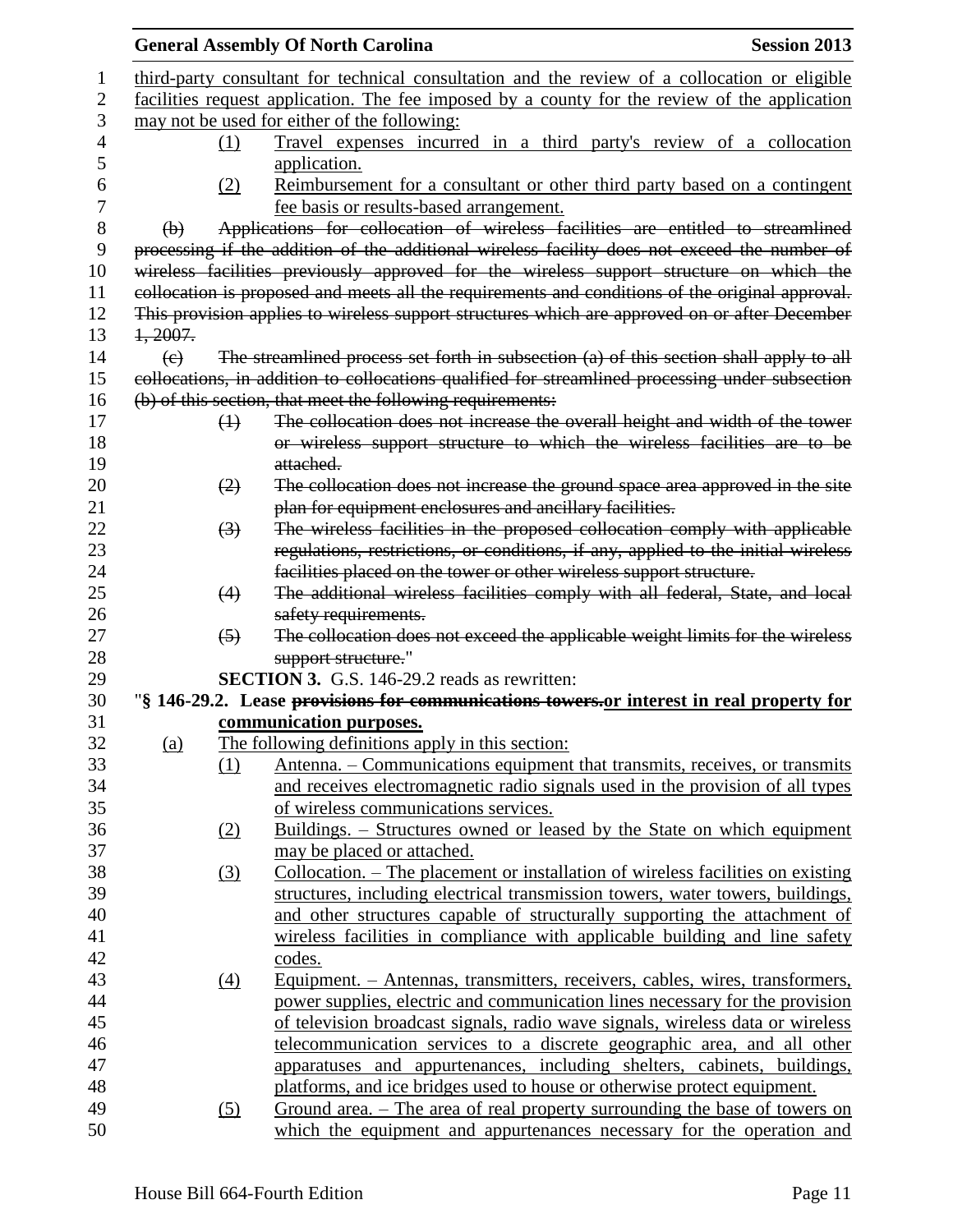|                |                                 | <b>General Assembly Of North Carolina</b>                                                                                                           | <b>Session 2013</b> |
|----------------|---------------------------------|-----------------------------------------------------------------------------------------------------------------------------------------------------|---------------------|
| 1              |                                 | stability of the towers, including guy wires and security fencing, are                                                                              |                     |
| $\overline{c}$ |                                 | constructed or installed.                                                                                                                           |                     |
| 3              | <u>(6)</u>                      | Provider. $-$ Any person that is engaged in the transmission, reception, or                                                                         |                     |
| $\overline{4}$ |                                 | dissemination of television broadcast signals, radio wave signals, or                                                                               |                     |
| 5              |                                 | electromagnetic radio signals used in the provision of wireless                                                                                     |                     |
| 6              |                                 | communications service, or the provisioning of wireless infrastructure.                                                                             |                     |
| 7              | (7)                             | <u>Tower. – New or existing structures, such as a monopole, lattice tower,</u>                                                                      |                     |
| 8              |                                 | guyed tower, fire observation tower or water tower that are designed to                                                                             |                     |
| 9              |                                 | support or are capable of supporting equipment used in the transmission or                                                                          |                     |
| 10             |                                 | receipt of television broadcast signals, radio wave signals,                                                                                        | <sub>or</sub>       |
| 11             |                                 | signals used in the provision<br><u>electromagnetic</u> radio                                                                                       | of wireless         |
| 12             |                                 | communication service.                                                                                                                              |                     |
| 13             | (b)                             | The State may lease real property, or may grant an easement or license with an                                                                      |                     |
| 14             |                                 | interest in real property for the following communication purposes: any interest in real property,                                                  |                     |
| 15             | for the purposes of             |                                                                                                                                                     |                     |
| 16             | (1)                             | construction and placement of communications Constructing, installing, and                                                                          |                     |
| 17             |                                 | operating towers and equipment on State land.land or for placement of                                                                               |                     |
| 18             |                                 | antennas upon State-owned structures.                                                                                                               |                     |
|                | (2)                             | Installing and operating equipment on towers, buildings, or ground area                                                                             |                     |
|                |                                 | owned or leased by the State.                                                                                                                       |                     |
|                | (c)                             | If otherwise feasible and determined by the Department of Administration to be in                                                                   |                     |
|                | the best interest of the State: |                                                                                                                                                     |                     |
|                | $\Omega$                        | New towers constructed on State land shall be designed for collocation. This                                                                        |                     |
|                |                                 | requirement shall not apply to towers constructed on State land by the State                                                                        |                     |
|                |                                 | or any of its agencies or by a "public entity" as that term is defined in                                                                           |                     |
| 26             |                                 | G.S. $146-29.1(b)$ .                                                                                                                                |                     |
|                | (2)                             | The State shall encourage the collocation of equipment on existing towers                                                                           |                     |
| 28             |                                 | and buildings owned by the State.                                                                                                                   |                     |
| 29<br>30       | (3)                             | The State shall sublease for collocation purposes space on any tower or                                                                             |                     |
|                |                                 | ground area leased by the State, if allowed under the terms of the lease.                                                                           |                     |
|                | (4)                             | The State shall, to the extent practicable, adopt standard terms and                                                                                |                     |
|                |                                 | conditions for applications to lease, easements, or other conveyances of an                                                                         |                     |
|                |                                 | interest in real property for communication purposes.                                                                                               |                     |
|                | (d)                             | Pursuant to G.S. 143-341(4)f., the Governor, acting with the approval of the Council                                                                |                     |
|                |                                 | of State, may adopt rules authorizing the Department of Administration to enter into or approve                                                     |                     |
| 36             |                                 | classes of leases, easements, or licenses with an interest in real property for the purposes set                                                    |                     |
| 37             |                                 | forth in this section. The rules may allow for execution of leases or other instruments by the                                                      |                     |
| 38             |                                 | Department of Administration rather than execution of the instruments in the manner                                                                 |                     |
| 39<br>40       |                                 | prescribed in G.S. 146-74 through G.S. 146-78.                                                                                                      |                     |
|                | (e)                             | Land in the State Parks System, as defined in G.S. 113-449.9, may only be leased or                                                                 |                     |
| 42             |                                 | conveyed for the purposes of this section upon the approval of the Secretary of the Department                                                      |                     |
|                |                                 | of Environment and Natural Resources. Lease or conveyance of land in the State Parks System                                                         |                     |
|                |                                 | for the purposes of this section shall comply with the requirements of Articles 2 and 2C of                                                         |                     |
|                |                                 | Chapter 113 of the General Statutes. When selecting a location for a communications tower or                                                        |                     |
|                |                                 | antenna in the State Parks System, the State shall choose a location that minimizes the visual                                                      |                     |
|                |                                 | impact on the surrounding landscape. No land acquired or developed using funds from the                                                             |                     |
|                |                                 | Federal Land and Water Conservation Fund shall be leased or conveyed for the purposes of this                                                       |                     |
|                | section.                        |                                                                                                                                                     |                     |
|                | $\leftrightarrow$               | The following additional requirements shall apply to such leases:<br>The lease shall require the lessee to permit other telecommunications carriers |                     |
|                |                                 | to co-locate on the communications tower on commercially reasonable terms                                                                           |                     |
|                |                                 |                                                                                                                                                     |                     |